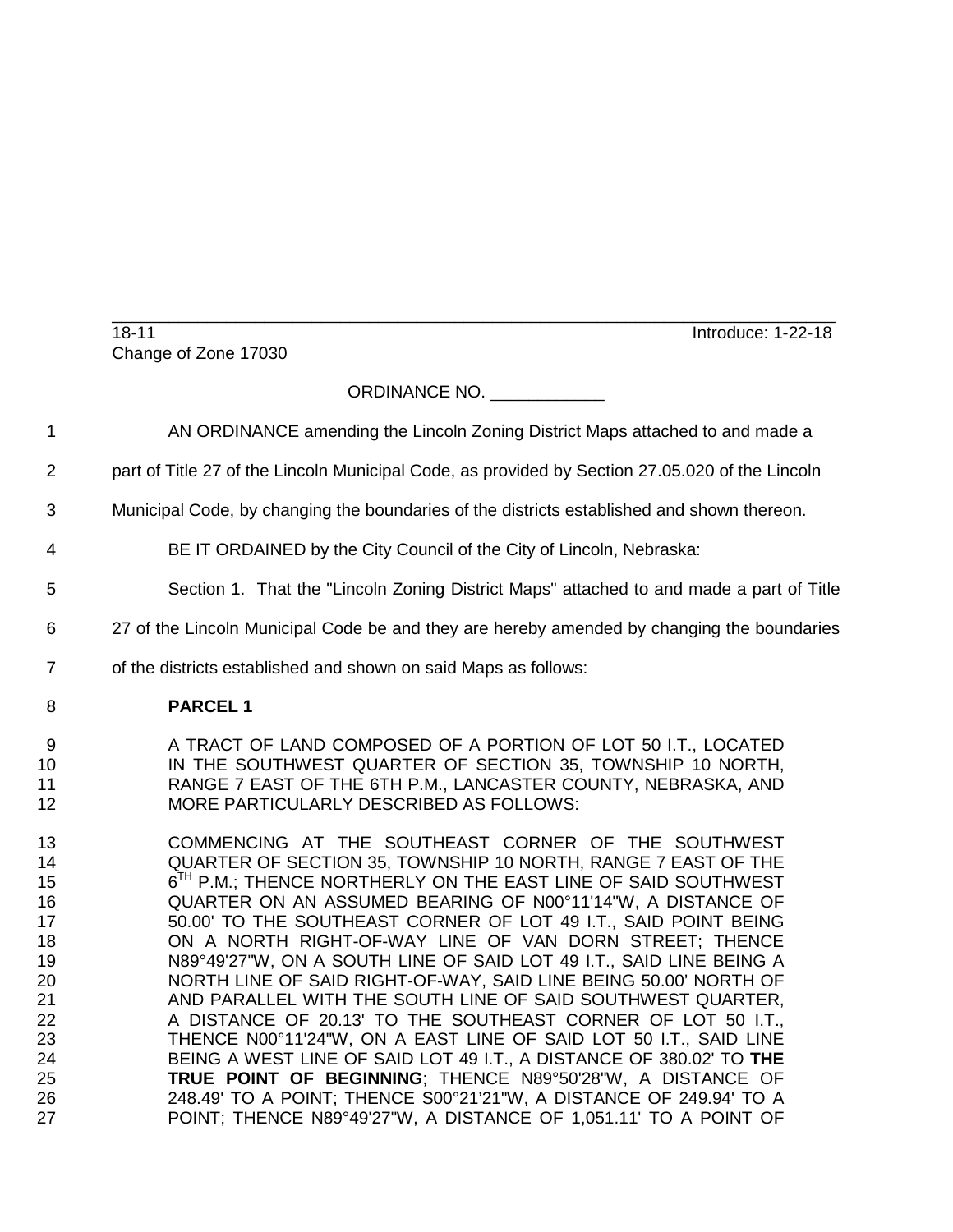INTERSECTION WITH THE WEST LINE OF SAID LOT 50 I.T., SAID POINT BEING ON THE EAST LINE OF LOT 56 I.T.; THENCE N00°17'55"W, ON THE WEST LINE OF SAID LOT 50 I.T., SAID LINE ALSO BEING THE EAST LINE OF LOTS 10 I.T., AND LOT 56 I.T., A DISTANCE OF 1,462.67' TO A POINT; THENCE N89°42'13"E, A DISTANCE OF 40.94' TO A POINT OF CURVATURE FOR A CURVE IN A COUNTER CLOCKWISE DIRECTION HAVING A CENTRAL ANGLE OF 26°19'31", A RADIUS OF 480.00', AN ARC LENGTH OF 220.54', A CHORD LENGTH OF 218.61', A TANGENT LENGTH OF 112.25', 9 AND A CHORD BEARING OF N76°32'28"E, TO A POINT; THENCE S46°35'10"E, A DISTANCE OF 83.09' TO A POINT; THENCE S50°15'03"E, A DISTANCE OF 178.93' TO A POINT; THENCE S49°24'00"E, A DISTANCE OF 61.30' TO A POINT; THENCE S46°14'29"E, A DISTANCE OF 59.50' TO A POINT; THENCE S42°59'39"E, A DISTANCE OF 59.50' TO A POINT; THENCE S39°44'42"E, A DISTANCE OF 59.76' TO A POINT; THENCE N51°53'27"E, A DISTANCE OF 119.99' TO A POINT OF CURVATURE FOR A NON-TANGENT CURVE IN A COUNTER CLOCKWISE DIRECTION HAVING A CENTRAL ANGLE OF 02°31'18", A RADIUS OF 1,170.00', AN ARC LENGTH OF 51.49', A CHORD LENGTH OF 51.49', A TANGENT LENGTH OF 25.75', AND A CHORD BEARING OF N39°22'12"W TO A POINT; THENCE N49°22'10"E, A DISTANCE OF 60.00' TO A POINT OF CURVATURE FOR A NON-TANGENT CURVE IN A CLOCKWISE DIRECTION HAVING A CENTRAL ANGLE OF 01°23'51", A RADIUS OF 1,230.00', AN ARC LENGTH OF 30.00' , A CHORD LENGTH OF 30.00', A TANGENT LENGTH OF 15.00', AND A CHORD BEARING OF S39°55'55"E TO A POINT; THENCE N43°45'44"E, A DISTANCE OF 108.81' TO A POINT; THENCE N60°48'43"E, A DISTANCE OF 133.13' TO A NORTH CORNER OF SAID LOT 50 I.T., SAID POINT BEING A SOUTH CORNER OF LOT 49 I.T.; THENCE S89°28'04"E, ON A NORTH LINE OF SAID LOT 50 I.T., SAID LINE BEING A SOUTH LINE OF SAID LOT 49 I.T., A DISTANCE OF 367.01' TO AN EAST CORNER OF SAID LOT 50 I.T., SAID POINT BEING A SOUTH CORNER OF SAID LOT 49 I.T.; THENCE S00°11'24"E, ON A EAST LINE OF SAID LOT 50 I.T., SAID LINE BEING A WEST LINE OF SAID LOT 49 I.T., A DISTANCE OF 1,195.73' TO THE POINT OF BEGINNING, SAID TRACT CONTAINS A CALCULATED AREA 1,759,591.197 SQUARE FEET OR 40.39 ACRES, MORE OR LESS;

**TOGETHER WITH THE FOLLOWING:**

## **PARCEL 2**

- 37 A TRACT OF LAND COMPOSED OF PORTION OF LOT 51 I.T., LOCATED IN THE SOUTHWEST QUARTER OF SECTION 35, TOWNSHIP 10 NORTH, RANGE 7 EAST OF THE 6TH P.M., LANCASTER COUNTY, NEBRASKA, AND MORE PARTICULARLY DESCRIBED AS FOLLOWS:
- COMMENCING AT THE SOUTHWEST CORNER OF THE SOUTHEAST QUARTER OF SECTION 35, TOWNSHIP 10 NORTH, RANGE 7 EAST OF THE 43 6<sup>H</sup> P.M.; THENCE NORTHERLY ON THE WEST LINE OF SAID SOUTHEAST QUARTER, ON AN ASSUMED BEARING OF N00°11'14"W, A DISTANCE OF 50.00' TO THE SOUTHWEST CORNER OF LOT 51 I.T., SAID POINT BEING THE SOUTHEAST CORNER OF LOT 49 I.T., SAID POINT ALSO BEING ON THE NORTH RIGHT-OF-WAY LINE OF VAN DORN STREET, SAID POINT BEING THE TRUE POINT OF BEGINNING; THENCE CONTINUING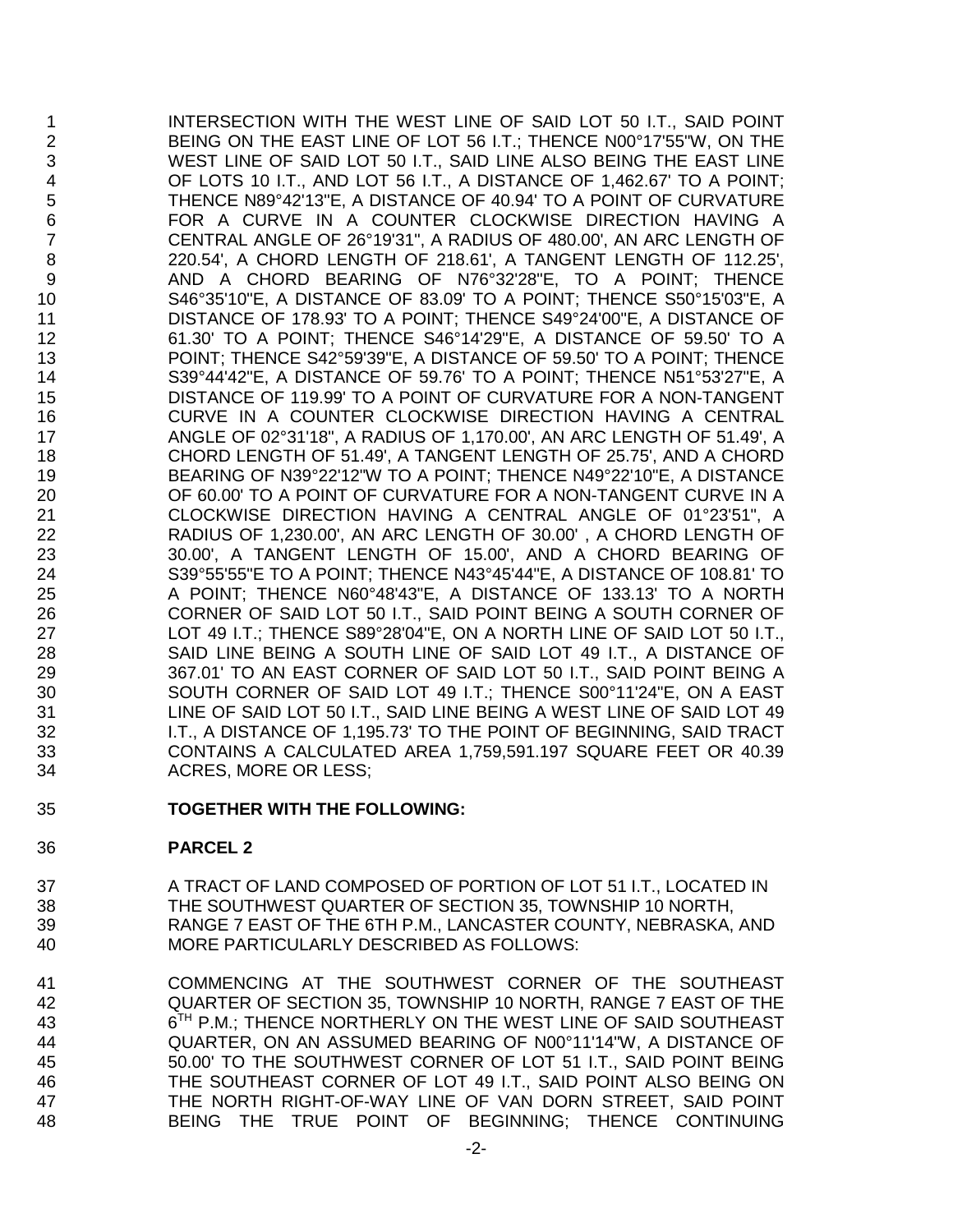1 1 N00°11'14"W ON SAID LINE, A DISTANCE OF 1,575.75' TO A POINT;<br>2 1 THENCE N89°48'39"E. A DISTANCE OF 391.27' TO A POINT: THENCE THENCE N89°48'39"E, A DISTANCE OF 391.27' TO A POINT; THENCE S48°41'46"E, A DISTANCE OF 50.73' TO A POINT; THENCE S53°18'05"E, A 4 DISTANCE OF 56.95' TO A POINT; THENCE S57°48'46"E, A DISTANCE OF 48.60' TO A POINT; THENCE S59°44'46"E, A DISTANCE OF 141.21' TO A 48.60' TO A POINT; THENCE S59°44'46"E, A DISTANCE OF 141.21' TO A POINT; THENCE S46°46'45"E, A DISTANCE OF 86.29' TO A POINT OF CURVATURE FOR A NON-TANGENT CURVE IN A COUNTER CLOCKWISE DIRECTION HAVING A CENTRAL ANGLE OF 02°05'47", A RADIUS OF 9 820.00', AN ARC LENGTH OF 30.00', A CHORD LENGTH OF 30.00', A<br>TANGENT LENGTH OF 15.00'. AND A CHORD BEARING OF N42°10'22"E TO 10 TANGENT LENGTH OF 15.00', AND A CHORD BEARING OF N42°10'22"E TO<br>11 A POINT: THENCE S48°52'32"E. A DISTANCE OF 60.00' TO A POINT OF A POINT; THENCE S48°52'32"E, A DISTANCE OF 60.00' TO A POINT OF CURVATURE FOR A NON-TANGENT CURVE IN A CLOCKWISE DIRECTION HAVING A CENTRAL ANGLE OF 05°16'46", A RADIUS OF 880.00', AN ARC LENGTH OF 81.08', A CHORD LENGTH OF 81.06', A TANGENT LENGTH OF 40.57', AND A CHORD BEARING OF S43°45'51"W TO A POINT; THENCE S43°35'46"E, A DISTANCE OF 125.00' TO A POINT; THENCE S27°59'15"E, A DISTANCE OF 355.67' TO A POINT; THENCE S33°56'02"E, A DISTANCE OF 180.34' TO A POINT OF INTERSECTION WITH AN EAST LINE OF SAID LOT 19 51 I.T., SAID POINT BEING ON THE WEST LINE OF LOT 48 I.T.; THENCE S00°12'26"E, ON THE EAST LINE OF SAID LOT 51 I.T., SAID LINE BEING THE WEST LINE OF LOT 48 I.T., OF 726.67' TO THE SOUTHEAST CORNER OF SAID LOT 51 I.T., SAID POINT BEING THE SOUTHWEST CORNER OF 23 SAID LOT 48 I.T., SAID POINT BEING ON THE NORTH RIGHT-OF-WAY LINE<br>24 OF VAN DORN STREET, SAID POINT BEING 50.00' NORTH OF THE SOUTH OF VAN DORN STREET, SAID POINT BEING 50.00' NORTH OF THE SOUTH LINE OF SAID SOUTHEAST QUARTER; THENCE N89°49'24"W, ON THE SOUTH LINE OF SAID LOT 51 I.T., SAID LINE BEING THE NORTH LINE OF SAID RIGHT-OF-WAY, SAID LINE ALSO BEING 50.00' NORTH OF AND PARALLEL WITH THE SOUTH LINE OF SAID SOUTHEAST QUARTER, A DISTANCE OF 1,061.56' TO THE POINT OF BEGINNING, SAID TRACT CONTAINS A CALCULATED AREA 1,443,774.62 SQUARE FEET OR 33.14 ACRES, MORE OR LESS;

- be and they are hereby (1) transferred from the AG Agricultural District to the R-3 Residential
- District; (2) designated a Planned Unit Development District pursuant to and in accordance with
- Chapter 27.60 of the Lincoln Municipal Code entitled "Planned Unit Development District"; and
- (3) governed by all the provisions and regulations pertaining to the R-3 Residential District
- except as modified in Section 2 below.
- Section 2. That the Wandering Creek Planned Unit Development Plan ("Development Plan") submitted by Matodol, LLC ("Permittee") along with the Permittee's application and site plan, be and the same is hereby approved upon condition that the use and operation of the property within the Planned Unit Development District under the Development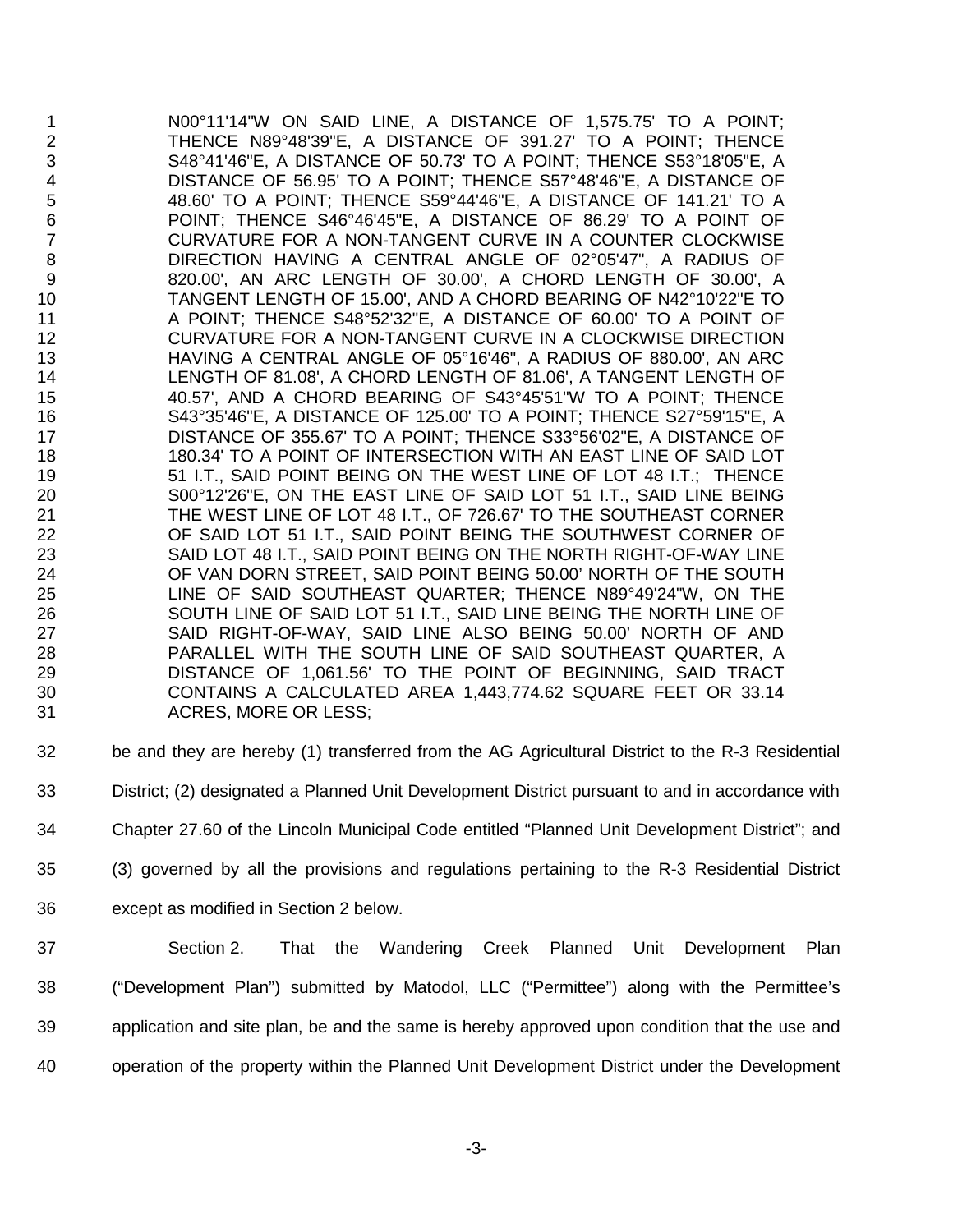Plan by Permittee be in substantial compliance with the Permittee's application, the site plan, and the following express terms and conditions:

 1. This Ordinance permits up to 104 residential dwelling units as part of R-3 PUD Residential Area; up to 595 multifamily dwelling units or up to 480 persons for healthcare residential or some combination of the two in the R-5 Multi-family area; and up to 10,000 square feet or 12 dwellings as part of the R-3 PUD Residential Transition Area, or other permitted uses with the following waivers:

 (1) Subdivision Ordinance 26.23.130 (a), Block length for blocks 8 and 9 only if developed as multi family.

(2) Subdivision Ordinance 26.23.140(c), Lot lines being radial and

perpendicular to street right of way.

| 12 | Zoning Ordinance Table 27.72.020(a), Residential Area: |
|----|--------------------------------------------------------|
|----|--------------------------------------------------------|

- a. Lots 1-7, Block 12 & Lots 1-20, Block 2:
- **i** i Lot area minimum reduced to 3,200 square feet
- ii) Lot width minimum reduced to 40 feet
- iii) Front yard setback reduced to 10 feet
- **ivideo the Corner Lots: Front yard setback reduced to 10 feet one**  side with other street side reduced to 10 feet with no garages permitted to face either street
- v) Side yard reduced to 5 feet
- vi) Rear yard reduced to 8 feet
- b. Lots 1-8, Block 13
- i) Lot area minimum reduced to 1,600 square feet
- ii) Lot width minimum reduced to 20 feet
- iii) Front yard setback reduced to 10 feet
- iv) Corner Lots: Front yard setback reduced to 10 feet with other street side reduced to 10 feet with no garages permitted to face either street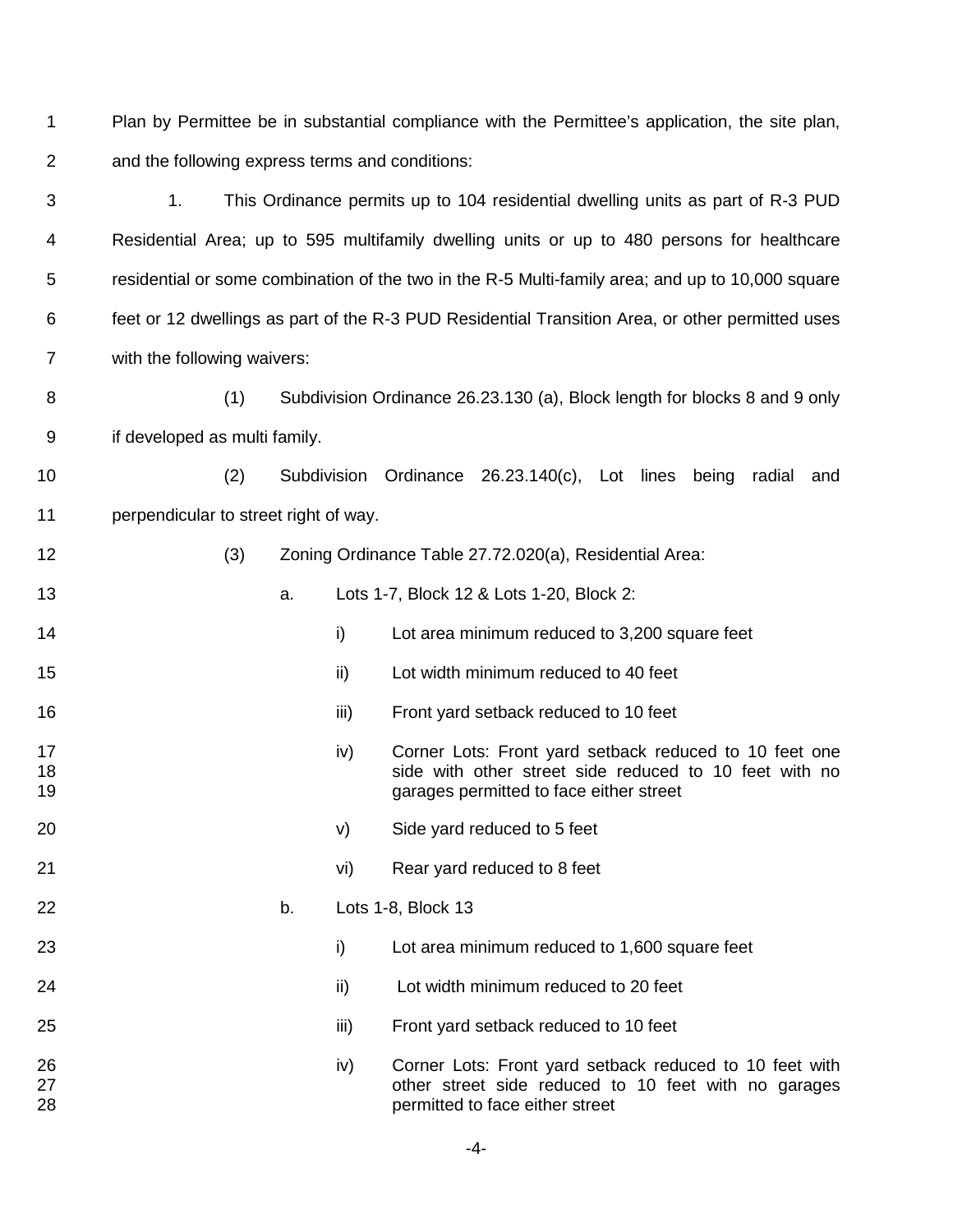| 1              |                                                                                                 |     |      | V)  | Side yard reduced to 5 feet with common wall of 0'                                                                                          |
|----------------|-------------------------------------------------------------------------------------------------|-----|------|-----|---------------------------------------------------------------------------------------------------------------------------------------------|
| $\overline{2}$ |                                                                                                 |     |      | vi) | Rear yard reduced to 8 feet                                                                                                                 |
| 3              |                                                                                                 | (4) |      |     | 27.72.030((b), Residential Transition:                                                                                                      |
| 4              |                                                                                                 |     | a.   |     | Lot 1, Block 1:                                                                                                                             |
| 5<br>6         |                                                                                                 |     |      | i)  | Building footprint floor area increased up to 10,000 square<br>feet                                                                         |
| 7              |                                                                                                 |     |      | ii) | Maximum building height increased up to 35 feet                                                                                             |
| 8              |                                                                                                 | (5) |      |     | Zoning Ordinance Table 27.72.020(b), Multifamily Area:                                                                                      |
| 9              |                                                                                                 |     |      | i)  | Building height increased to 50 feet                                                                                                        |
| 10<br>11       |                                                                                                 |     |      | ii) | Rear yard setback reduced to 10 feet if adjacent to an<br>outlot designated as open space                                                   |
| 12             |                                                                                                 | (6) |      |     | Design Standards, Chapter 2.15, and by reference the Lincoln Standard                                                                       |
| 13             | Plans (LSP 640), to reduce the width of roadway sections at drainage crossings subject to slope |     |      |     |                                                                                                                                             |
| 14             | no less than at 4:1.                                                                            |     |      |     |                                                                                                                                             |
| 15             | 2.                                                                                              |     |      |     | The Developer signs an amended annexation agreement before the City Council                                                                 |
| 16             | approves the change of zone.                                                                    |     |      |     |                                                                                                                                             |
| 17             | 3.                                                                                              |     |      |     | The City Council approves associated request: Comprehensive Plan Amendment                                                                  |
| 18             | 17007.                                                                                          |     |      |     |                                                                                                                                             |
| 19             | 4.                                                                                              |     |      |     | Before receiving building permits or before a final plat is approved:                                                                       |
| 20             |                                                                                                 | a.  |      |     | The Permittee shall cause to be prepared and submitted to the Planning                                                                      |
| 21             |                                                                                                 |     |      |     | Department a revised and reproducible final plot plan including 4 copies with all required                                                  |
| 22             | revisions and documents as listed below.                                                        |     |      |     |                                                                                                                                             |
| 23             |                                                                                                 |     | i.   |     | Sheet 1 of 22: Delete 2. under Requested Waivers.                                                                                           |
| 24<br>25<br>26 |                                                                                                 |     | ii.  |     | Sheet 1 of 22: Remove blocks 4, 5, 6, and 7 from under<br>Requested Waivers 1. And add "only if developed as multifamily"<br>after 8 and 9. |
| 27             |                                                                                                 |     | iii. |     | Sheet 1 of 22: Delete 3 under Requested Waivers.                                                                                            |
| 28<br>29       |                                                                                                 |     | iv.  |     | Sheet 1 of 22: Modify 5. under Requested Waivers by changing<br>Lots 1-14 to Lots 1-20 under a.                                             |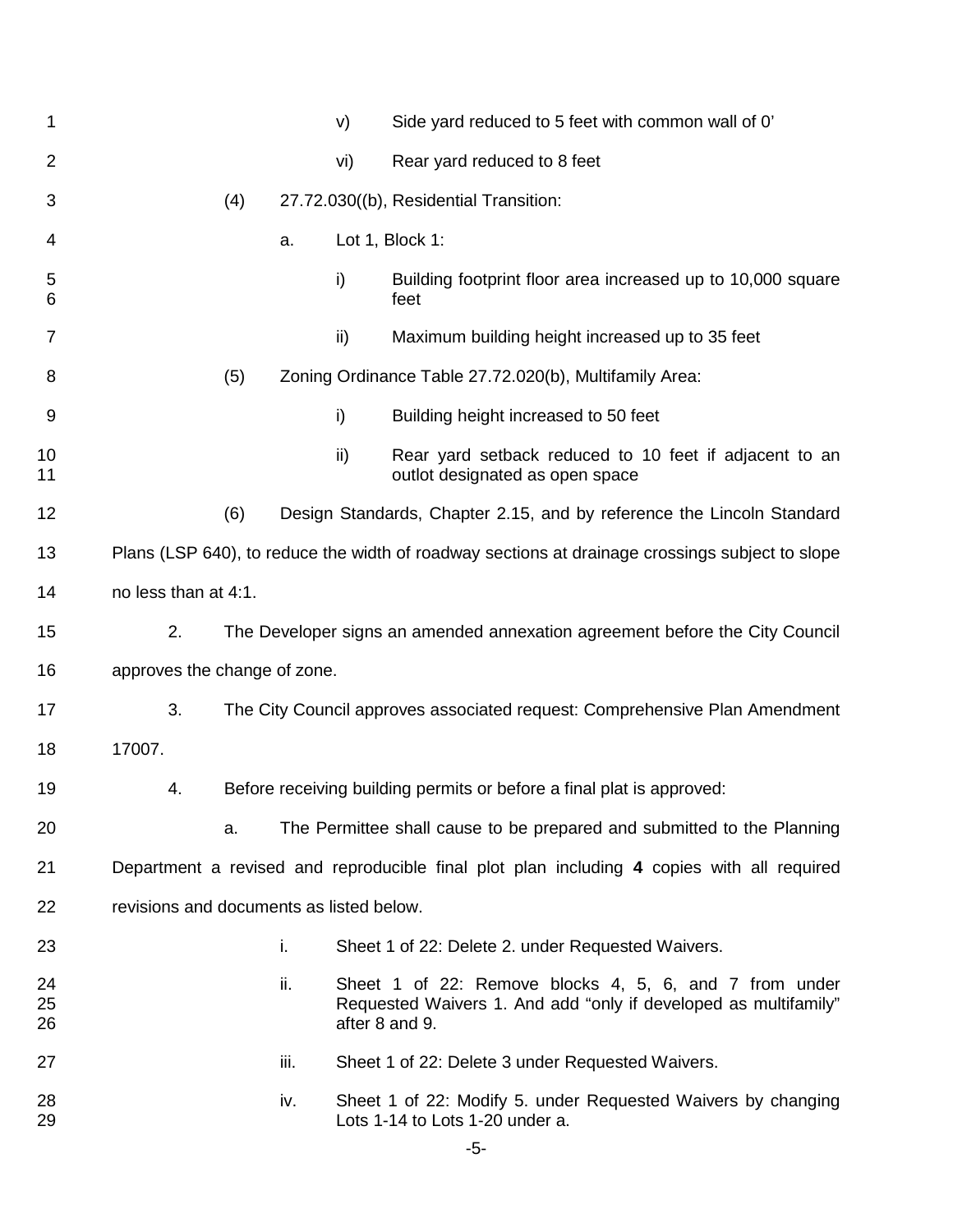| 1<br>$\frac{2}{3}$<br>$\overline{4}$   | v.    | Sheet 1 of 22: Modify 5. under Requested Waivers by changing<br>Street Side Yard to Corner Lots: Front yard of 10 feet on one side<br>with 10 feet on other street side with no garages permitted to face<br>the street for both a. and b.                                                                                                                                                                                           |
|----------------------------------------|-------|--------------------------------------------------------------------------------------------------------------------------------------------------------------------------------------------------------------------------------------------------------------------------------------------------------------------------------------------------------------------------------------------------------------------------------------|
| $\sqrt{5}$<br>6                        | vi.   | Sheet 1 of 22: Modify 9. under Requested Waivers by deleting<br>reference to number of stories for building height.                                                                                                                                                                                                                                                                                                                  |
| $\overline{7}$<br>8                    | vii.  | Sheet 1 of 22: Density note under Block, Lot, Use, and Units table<br>shall reference Chapter 3.35 of the Design Standards.                                                                                                                                                                                                                                                                                                          |
| 9<br>10                                | viii. | Sheet 1 of 22: Delete notes under General Site Notes which are<br>not necessary including 6, 8, 9, 10, 13, 14, 17.                                                                                                                                                                                                                                                                                                                   |
| 11<br>12                               | ix.   | Sheet 1 of 22: Revise notes under Planned Unit Development<br>Notes for 6.B and 6.C to the following:                                                                                                                                                                                                                                                                                                                                |
| 13<br>14<br>15<br>16<br>17<br>18<br>19 |       | 1)<br>The regulations of the "R-5" Zoning District apply to Blocks<br>7, 8, and 9, except all permitted, conditional, and special<br>uses (except broadcast towers, personal wireless services<br>facilities, utility and cable television purposes and solar<br>energy conversion system) per the "R-5" Zoning District<br>are allowed as permitted uses, and except as adjusted by<br>the P.U.D as noted in the requested waivers. |
| 20<br>21<br>22<br>23<br>24             |       | The regulations of the "R-3" Zoning District apply to Blocks<br>2)<br>2-6 and 10-15, except townhouses and multi-family use<br>where each dwelling unit is on its own lot are allowed as<br>permitted uses, and except as adjusted by this P.U.D. as<br>noted in the requested waivers.                                                                                                                                              |
| 25<br>26                               | Х.    | Sheet 1 of 22: Revise notes under Planned Unit Development<br>Notes for 6.D to the following:                                                                                                                                                                                                                                                                                                                                        |
| 27<br>28<br>29<br>30<br>31<br>32       |       | The regulations of the "R-T" District apply to Block 1,<br>1)<br>except early childhood care facilities, multi-family use<br>where each dwelling unit is on its own lot, residential health<br>care facilities and non-residential health care facilities are<br>allowed as permitted uses, and except as adjusted by the<br>P.U.D. as noted in the requested waivers.                                                               |
| 33<br>34                               | xi.   | Sheet 1 of 22: Delete notes under Planned Unit Development<br>Notes which are not necessary including 4, 5, and 9.                                                                                                                                                                                                                                                                                                                   |
| 35<br>36<br>37<br>38                   | xii.  | Sheet 1 of 22: Add text under Planned Unit Development Note 12<br>to state: The developer shall construct improvements to Van Dorn<br>Street and 98 <sup>th</sup> Street per the Annexation Agreement for Van Dorn<br>Street Coalition, as amended.                                                                                                                                                                                  |
| 39<br>40<br>41                         | xiii. | Sheet 1 of 22: Amend note for Multifamily Area under Requested<br>Waivers to define a rear yard setback of 20 feet if not adjacent to<br>an outlot designated as green space.                                                                                                                                                                                                                                                        |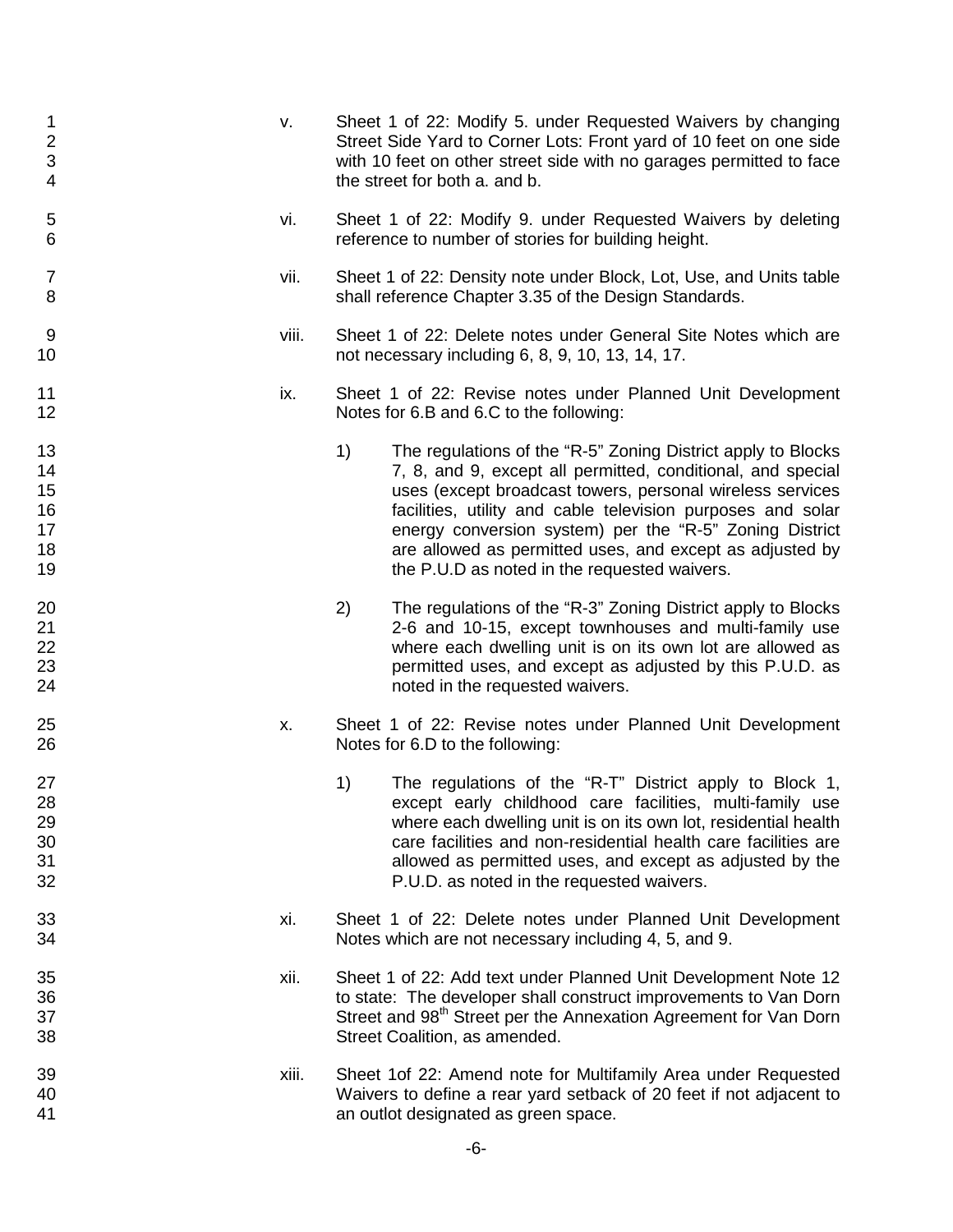| 1<br>$\overline{2}$<br>3<br>4567<br>$\,8\,$<br>$\boldsymbol{9}$<br>10<br>11 | xiv.   | Sheet 1 of 22: Amend note 13 under Planned Unit Development<br>to state: The Stevens Creek trunk sewer and sub basin sewer E3<br>have proposed completion dates of June 2019. Both sanitary<br>sewers are necessary to serve the Wandering Creek PUD area.<br>Building permits shall be allowed prior to the trunk sewer being<br>provided by the City of Lincoln, as long as streets, street signs,<br>and water mains are completed, provided both sanitary sewer<br>project completion dates are within 6 months of expected<br>occupancy. The developer shall be responsible for any temporary<br>pumping of sewage until connection to the trunk sewer is<br>completed. |
|-----------------------------------------------------------------------------|--------|------------------------------------------------------------------------------------------------------------------------------------------------------------------------------------------------------------------------------------------------------------------------------------------------------------------------------------------------------------------------------------------------------------------------------------------------------------------------------------------------------------------------------------------------------------------------------------------------------------------------------------------------------------------------------|
| 12<br>13                                                                    | XV.    | Sheet 1 of 22: Blocks 12 and 13 south of Butterfly Stream Road:<br>This is all one block. Revise plan sheet accordingly.                                                                                                                                                                                                                                                                                                                                                                                                                                                                                                                                                     |
| 14<br>15                                                                    | xvi.   | Change Resort Drive, the north-south street from Badger Stream<br>Road to Van Dorn Street, to a numbered street.                                                                                                                                                                                                                                                                                                                                                                                                                                                                                                                                                             |
| 16<br>17                                                                    | xvii.  | Change Resort Drive from Badger Stream Road to Falls Branch<br>Road to a different street name.                                                                                                                                                                                                                                                                                                                                                                                                                                                                                                                                                                              |
| 18<br>19                                                                    | xviii. | Rename Falls Branch Road and Little Cedar Creek Road to a<br>different name not similar to other existing street names in Lincoln.                                                                                                                                                                                                                                                                                                                                                                                                                                                                                                                                           |
| 20<br>21<br>22<br>23                                                        | xix.   | Sheet 2 of 22: Identify the sidewalk shown in Block 2 near<br>Rattlesnake Creek Road as either public or private. If public, said<br>sidewalk shall be in addition to the sidewalk in the street public<br>right of ways and public access easement provided.                                                                                                                                                                                                                                                                                                                                                                                                                |
| 24<br>25<br>26<br>27                                                        | XX.    | Sheet 2 of 22: Provide block length for all blocks. If Block 10 is<br>over 1,320 feet then extend S. 90 <sup>th</sup> Street to Resort Drive. If less<br>than 1,320 feet then extend a pedestrian easement from end of S.<br>90 <sup>th</sup> Street straight to Resort Drive.                                                                                                                                                                                                                                                                                                                                                                                               |
| 28<br>29<br>30                                                              | xxi.   | Sheet 2 of 22: Remove street lines located in the middle of the<br>traffic circle island at Big Timber Creek Road and South 91 <sup>st</sup> Street<br>intersection.                                                                                                                                                                                                                                                                                                                                                                                                                                                                                                         |
| 31<br>32                                                                    | xxii.  | Sheet 2 of 22: Remove street lines located in the middle of the<br>traffic circle island at Big Timber Creek Road and South Street.                                                                                                                                                                                                                                                                                                                                                                                                                                                                                                                                          |
| 33<br>34<br>35<br>36<br>37<br>38                                            | xxiii. | Sheet 2 of 22: Remove the note that Right of Way shall be<br>Reserved if City of Lincoln Designs Roundabout at Intersection<br>and show the right of way for the roundabout design for both Van<br>Dorn Street at Resort Drive and Van Dorn Street at South 91 <sup>st</sup><br>Street roundabouts. Add note that the roundabout at 91 <sup>st</sup> and Van<br>Dorn Street will be built in the first phase.                                                                                                                                                                                                                                                                |
| 39<br>40                                                                    | xxiv.  | Sheet 2 of 22: Show trail connection and right of way width for<br>connection of trail through Resort Drive to Van Dorn Street.                                                                                                                                                                                                                                                                                                                                                                                                                                                                                                                                              |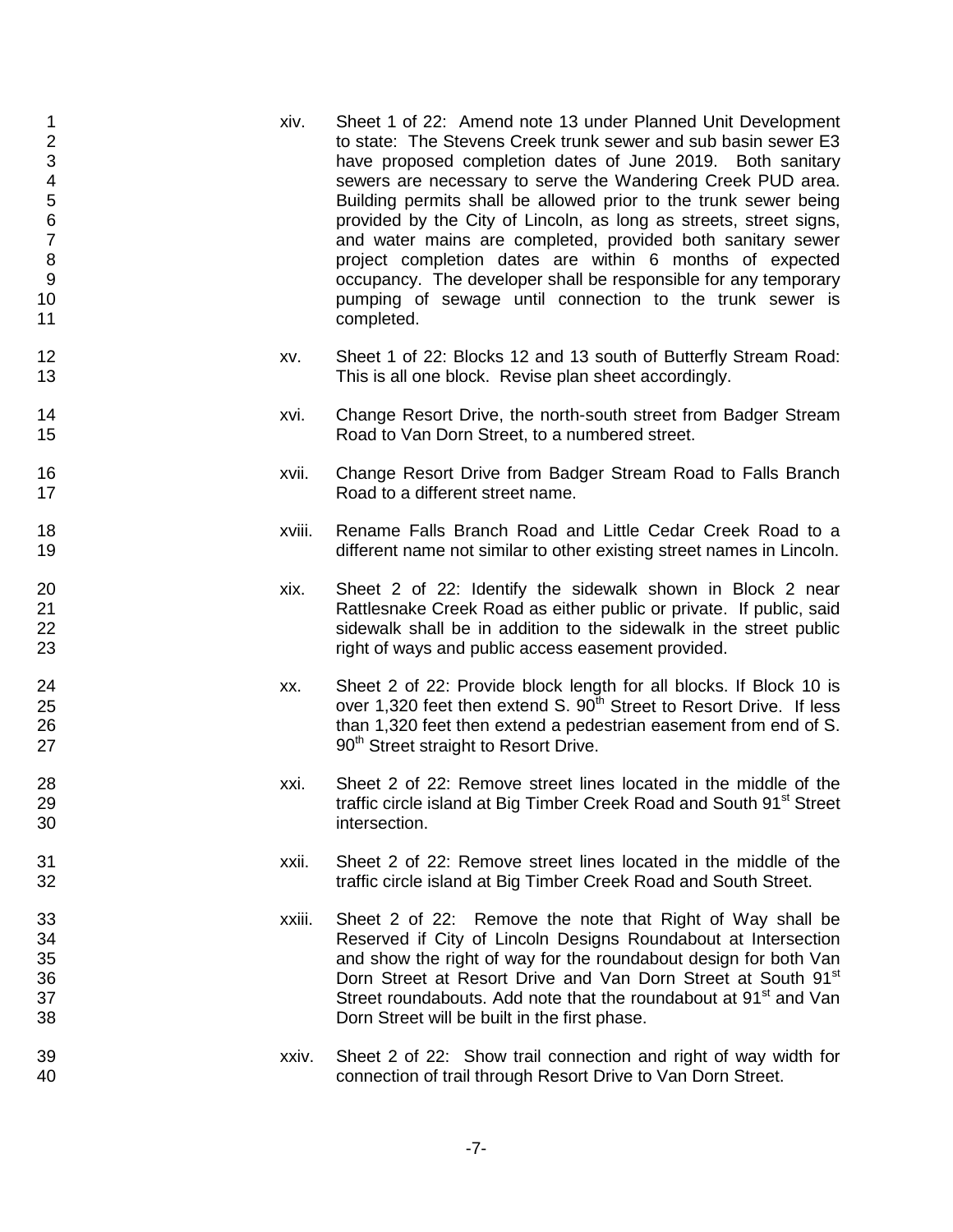| 1<br>$\overline{2}$<br>3 |        | XXV.                           | Sheet 3 of 22: Building shown in right of way of Rattlesnake Creek<br>Road partly on Lot 13 of Block 3 will need to either be removed or<br>relocated.                                             |
|--------------------------|--------|--------------------------------|----------------------------------------------------------------------------------------------------------------------------------------------------------------------------------------------------|
| 4<br>5<br>6              |        | XXVİ.                          | Sheet 3 of 22: Provide lowest floor elevations for Block 24, Lots 5-<br>12, Block 25, Lot 1, Block 5, Lots 6 and 7, and Block 20, Lots 1<br>and 2.                                                 |
| $\overline{7}$           |        | xxvii.                         | Change Redbird Creek Road to a numbered street.                                                                                                                                                    |
| 8<br>$9\,$               |        | XXVIII.                        | Submit corrections to the satisfaction of Public Works - Watershed<br>Management, as per the attached comments.                                                                                    |
| 10<br>11<br>12           |        | xxix.                          | Add exhibit showing the profile for the reduced width stream<br>crossing and the exact length of the reduction at each crossing to<br>the satisfaction of the Public Works & Utilities Department. |
| 13                       |        | XXX.                           | Show conceptual layout on land to the west.                                                                                                                                                        |
| 14<br>15                 |        | xxxi.                          | Label the flood plain, conservation easement and minimum flood<br>corridor on all pages.                                                                                                           |
| 16                       |        | b.                             | The Permittee shall provide verification from the Register of Deeds that                                                                                                                           |
| 17                       |        |                                | the letter of acceptance of the planned unit development has been recorded with the Register of                                                                                                    |
| 18                       | Deeds. |                                |                                                                                                                                                                                                    |
| 19                       | 5.     |                                | Before issuance of building permits, final plat(s) shall be approved by the City.                                                                                                                  |
| 20                       | 6.     |                                | If any final plat on all or a portion of the approved planned unit development is                                                                                                                  |
| 21                       |        |                                | submitted five (5) years or more after the approval of the planned unit development, the city                                                                                                      |
| 22                       |        |                                | may require that a new planned unit development be submitted, pursuant to all the provisions of                                                                                                    |
| 23                       |        |                                | section 26.31.015. A new planned unit development may be required if the subdivision                                                                                                               |
| 24                       |        |                                | ordinance, the design standards, or the required improvements have been amended by the city;                                                                                                       |
| 25                       |        |                                | and, as a result, the planned unit development as originally approved does not comply with the                                                                                                     |
| 26                       |        | amended rules and regulations. |                                                                                                                                                                                                    |
| 27                       | 7.     |                                | Necessary right-of-way for extending streets through the panhandle property                                                                                                                        |
| 28                       |        |                                | must be obtained prior to any final plat for lots on streets bisected by the panhandle.                                                                                                            |
| 29                       | 8.     |                                | Before the approval of a final plat, the public streets, private roadway                                                                                                                           |
| 30                       |        |                                | improvements, sidewalks, public sanitary sewer system, public water system, drainage facilities,                                                                                                   |

-8-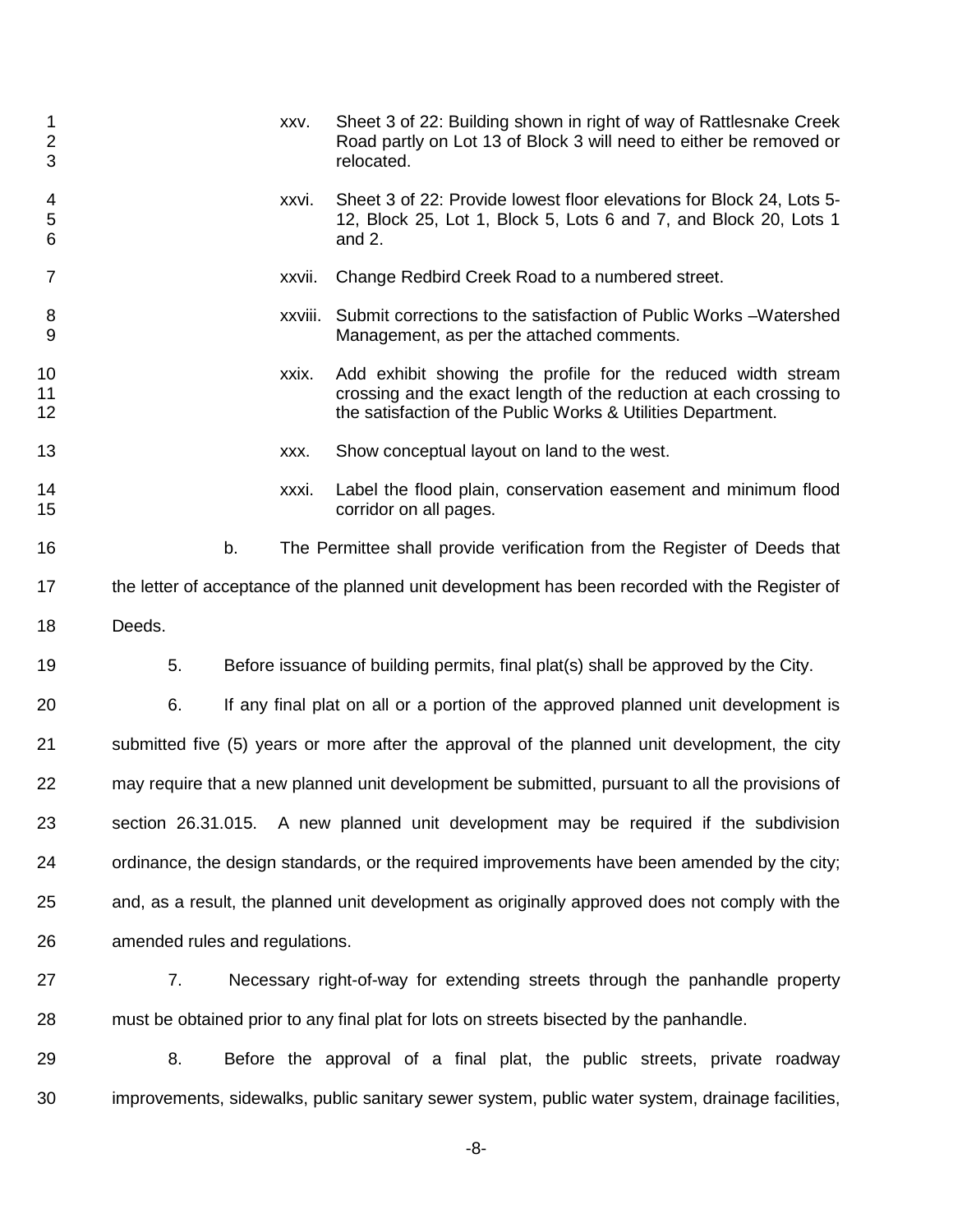land preparation and grading, sediment and erosions control measures, storm water detention/retention facilities, drainageway improvements, street lights, landscaping screens, street trees, temporary turnaround and barricades, and street name signs must be completed or provisions (bond, escrow, or security agreement) to guarantee completion must be approved by the City Law Department. The improvements must be completed in conformance with adopted design standards and within the time period specified in the Land Subdivision Ordinance. A cash contribution to the City in lieu of a bond, escrow, or security agreement may be furnished for sidewalks and street trees along major streets that have not been improved to an urban cross section. A cash contribution to the City in lieu of a bond, escrow, or security agreement may be furnished for street trees on a final plat with 10 or fewer lots. 9. Before a final plat may be approved, Permittee agrees that Permittee, as the

subdivider, must enter into an agreement with the City whereby Permittee agrees:

- 
- i. to complete the street paving of public streets, and temporary turnarounds and barricades located at the temporary dead-end of the **15** streets shown on the final plat within two (2) years following the approval **16** of the final plat.
- **ii.** to complete the paving of private roadway, and temporary turnarounds and barricades located at the temporary dead-end of the private roadways shown on the final plat within two (2) years following the approval of this final plat.
- **iii.** to complete the installation of sidewalks along both sides of the streets (private roadways) and along the (direction and name of street) as shown on the final plat within four (4) years following the approval of the final 24 plat.
- iv. to complete the installation of sidewalks along (name the improved major 26 31 street) as shown on the final plat within two (2) years following the 27 approval of this final plat.
- v. to construct the sidewalk in the pedestrian way easements at the same time as adjoining streets are paved and to agree that no building permit shall be issued for construction until such time as the sidewalk in the pedestrian way easement is constructed.
- vi. to complete the public water distribution system to serve this plat within two (2) years following the approval of the final plat.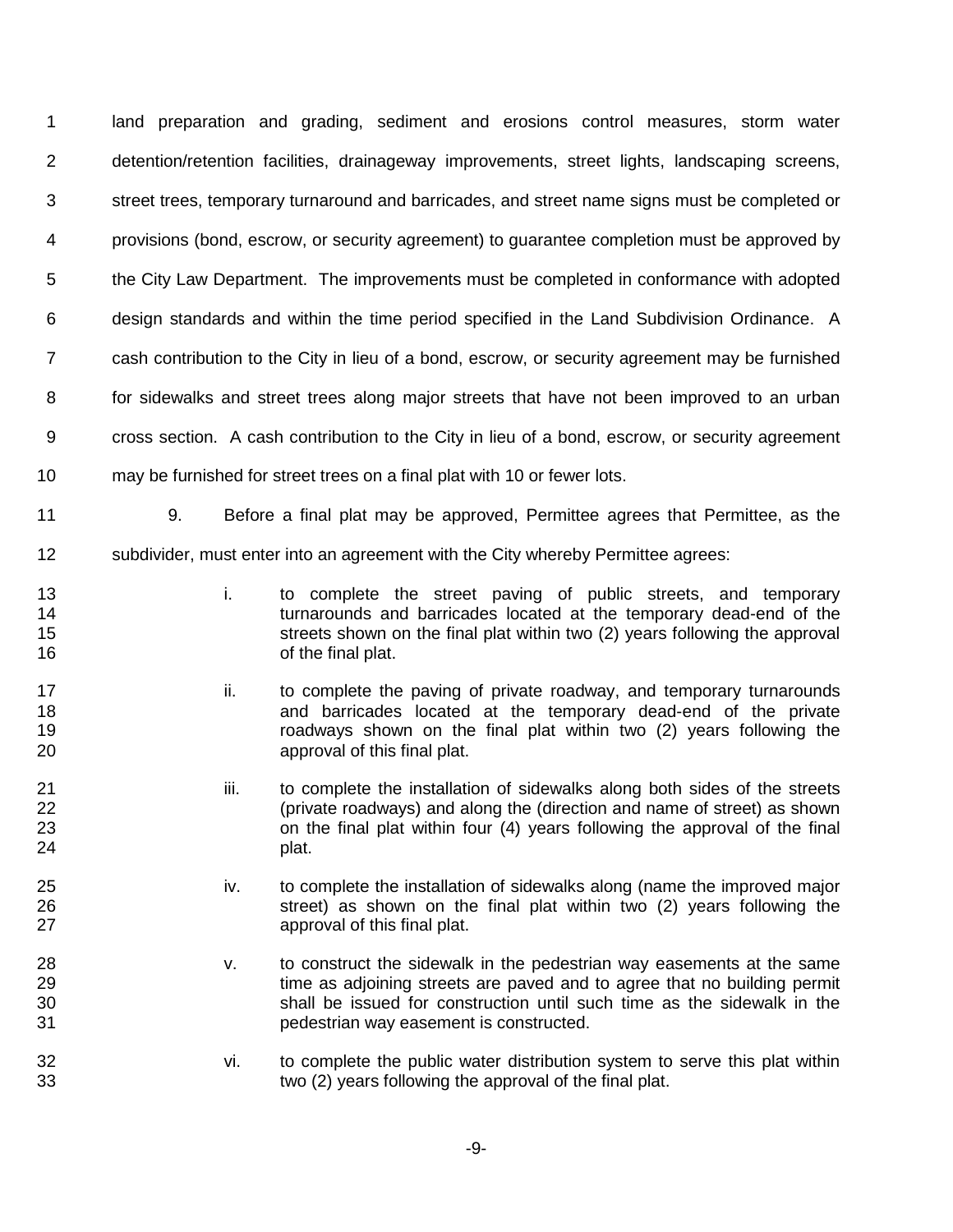1 vii. to complete the public wastewater collection system to serve this plat<br>2 vears following the approval of the final plat. within two (2) years following the approval of the final plat. viii. to complete the enclosed public drainage facilities shown on the approved drainage study to serve this plat within two (2) years following the approval of the final plat. ix. to complete the enclosed private drainage facilities shown on the approved drainage study to serve this plat within two (2) years following 8 b **8 the approval of the final plat.** 9 x. to complete land preparation including storm water detention/retention<br>10 facilities and open drainageway improvements to serve this plat prior to facilities and open drainageway improvements to serve this plat prior to the installation of utilities and improvements but not more than two (2) years following the approval of the final plat xi. to complete the installation of public street lights along streets within this **14 plat within two (2) years following the approval of the final plat.**  xii. to complete the installation of private street lights along private roadways within this plat within two (2) years following the approval of the final plat. xiii. to complete the planting of the street trees along streets/private roadways within this plat within six (6) years following the approval of the final plat. xiv. to complete the planting of street trees along (the (direction) side and name of the improved major street) as shown on the final plat within two (2) years following the approval of this final plat. 22 xv. to complete the planting of the landscape screen within this plat within two (2) years following the approval of the final plat. xvi. to complete the installation of the street name signs within two (2) years following the approval of the final plat. xvii. to complete the installation of the permanent markers prior to construction on or conveyance of any lot in the plat. xviii. to timely complete any other public or private improvement or facility required by the Land Subdivision Ordinance which inadvertently may have been omitted from the above list of required improvements. xix. to submit to the Director of Public Works a plan showing proposed measures to control sedimentation and erosion and the proposed method to temporarily stabilize all graded land for approval. xx. to comply with the provisions of the Land Preparation and Grading requirements of the Land Subdivision Ordinance. xxi. to complete the public and private improvements shown on the Planned Unit Development.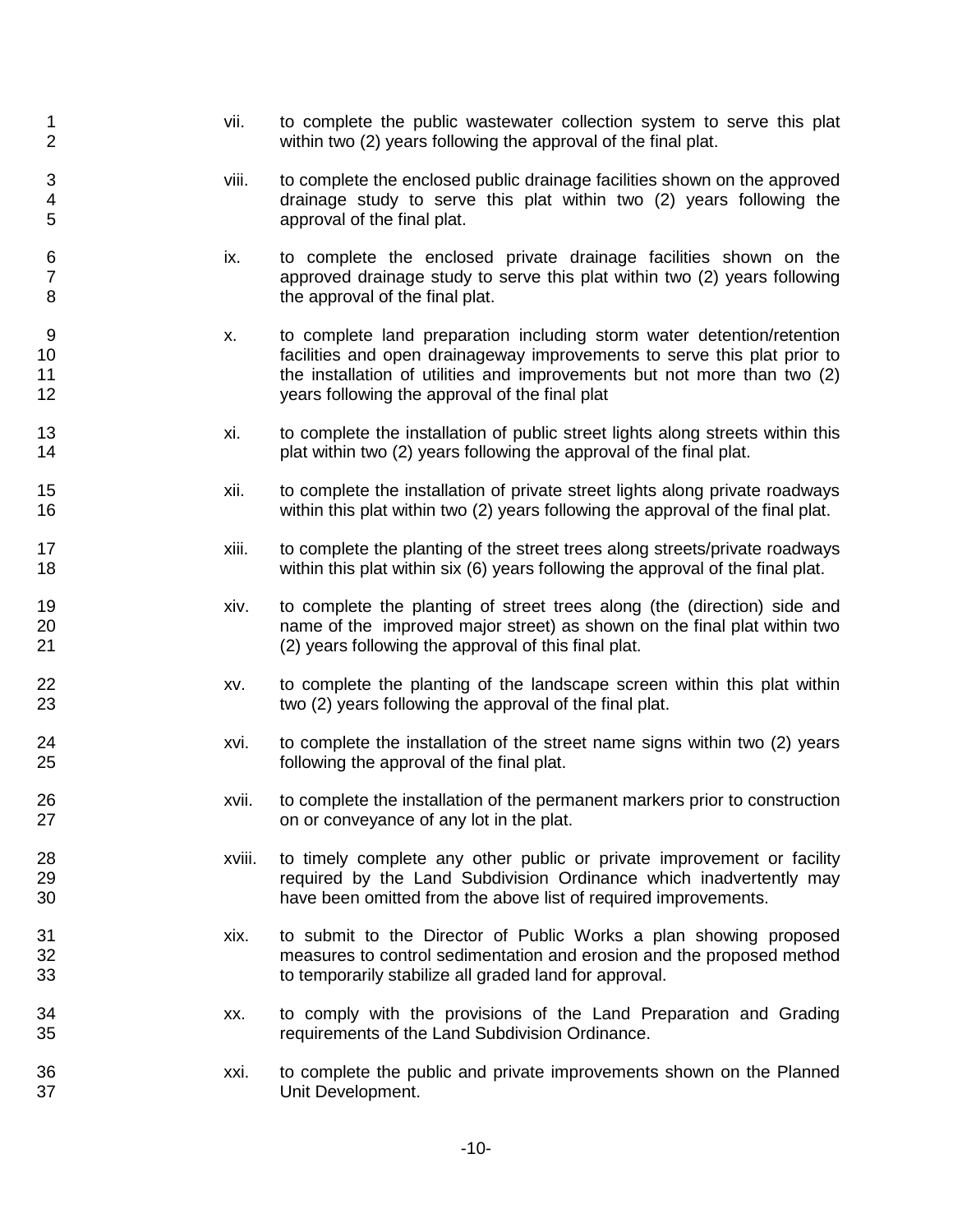-11- 1 1 xxii. to keep taxes and special assessments on the outlots from becoming<br>2 delinquent. xxiii. to maintain the outlots on a permanent and continuous basis. xxiv. to maintain the private improvements in good order and condition and state of repair, including the routine and reasonable preventative maintenance of the private improvements, on a permanent and continuous basis. 8 xxv. to maintain the plants in the medians and islands, including replacement<br>9 and replanting as reasonably necessary, on a permanent and continuous and replanting as reasonably necessary, on a permanent and continuous basis. xxvi. to maintain the street trees along the private roadways and landscape 12 screens, including replacement and replanting as reasonably necessary, on a permanent and continuous basis. xxvii. to maintain the sidewalks in the pedestrian way easements in good order and condition, including repair and replacement as reasonably necessary, on a permanent and continuous basis. xxviii. to maintain the private facilities which have common use or benefit in good order and condition and state of repair, including the routine and reasonable preventive maintenance of the private improvements, on a permanent and continuous basis. xxix. to recognize that there may be additional maintenance issues or costs associated with the proper functioning of storm water detention/retention 23 facillities as they were designed and constructed within the development<br>24 and that these additional maintenance issues or costs are the and that these additional maintenance issues or costs are the responsibility of the developer. xxx. to retain ownership of and the right of entry to the outlots in order to perform the above-described maintenance of the outlots and private improvements on a permanent and continuous basis. However, Developer(s) may be relieved and discharged of such maintenance obligations upon creating in writing a permanent and continuous 31 31 association of property owners who would be responsible for said<br>32 association of property owners who would be responsible for said permanent and continuous maintenance subject to the following conditions: (1) Developer shall not be relieved of Developer's maintenance obligation for each specific private improvement until a registered professional engineer or nurseryman who supervised the 37 installation of said private improvement has certified to the City<br>38 installed in accordance with that the improvement has been installed in accordance with approved plans. (2) The maintenance agreements are incorporated into covenants and restrictions in deeds to the subdivided property and the documents creating the association and the restrictive covenants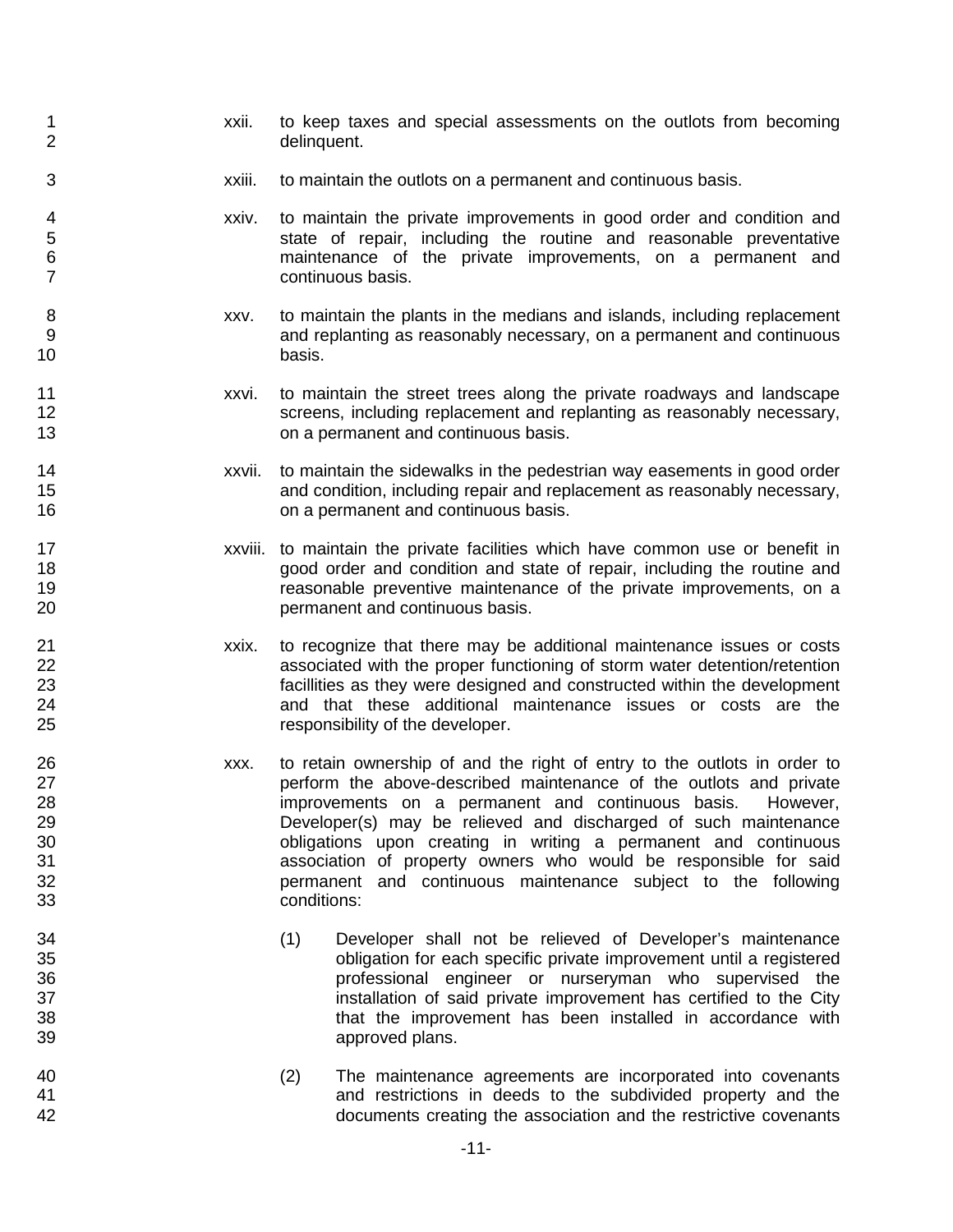- 1 have been reviewed and approved by the City Attorney and filed<br>2 contract of record with the Register of Deeds. of record with the Register of Deeds.
- 3 xxxi. to inform all purchasers and users of land located within the 100<br>vear floodplain and that the grading of the lots and outlots within year floodplain and that the grading of the lots and outlots within the 100 year floodplain shall be in conformance with the grading 6 **6** plan approved with the Wandering Creek R-3 PUD change of problem is a problem approved with the Wandering Creek R-3 PUD change of  $7 \times 7$  zone #17030 or as amended by the Director of Planning. The 8 volume of fill material brought into each lot and outlot from outside<br>9 the floodplain shall not exceed that shown on the approved 9 the floodplain shall not exceed that shown on the approved<br>10 the floodplain accompanying the PUD. grading plan accompanying the PUD.
- 10. Before occupying the dwelling units/buildings, all development and construction shall substantially comply with the approved plans.
- 11. All privately-owned improvements shall be permanently maintained by the Permittee or an appropriately established owners association approved by the City Attorney.
- 12. The physical location of all setbacks and yards, buildings, parking and circulation
	- elements, and similar matters must be in substantial compliance with the location of said items
	- as shown on the approved site plan.
	- 13. The terms, conditions, and requirements of the ordinance shall run with the land and be binding upon the permittee, its successors, and assigns.
	- 14. The Permittee shall sign and return the letter of acceptance to the City Clerk. This step should be completed within 60 days following the approval of the Ordinance. The City Clerk shall file a copy of this Ordinance and the letter of acceptance with the Register of Deeds, filing fees therefore to be paid in advance by the Permittee. Building permits will not be issued unless the letter of acceptance has been filed.
	- Section 3. This ordinance shall be published, within fifteen days after the passage hereof, in one issue of a daily or weekly newspaper of general circulation in the City, or posted on the official bulletin board of the City, located on the wall across from the City Clerk's office at 555 S. 10<sup>th</sup> Street, in lieu and in place of the foregoing newspaper publication with notice of passage and such posting to be given by publication one time in the official newspaper by the City Clerk. This ordinance shall take effect and be in force from and after its passage and